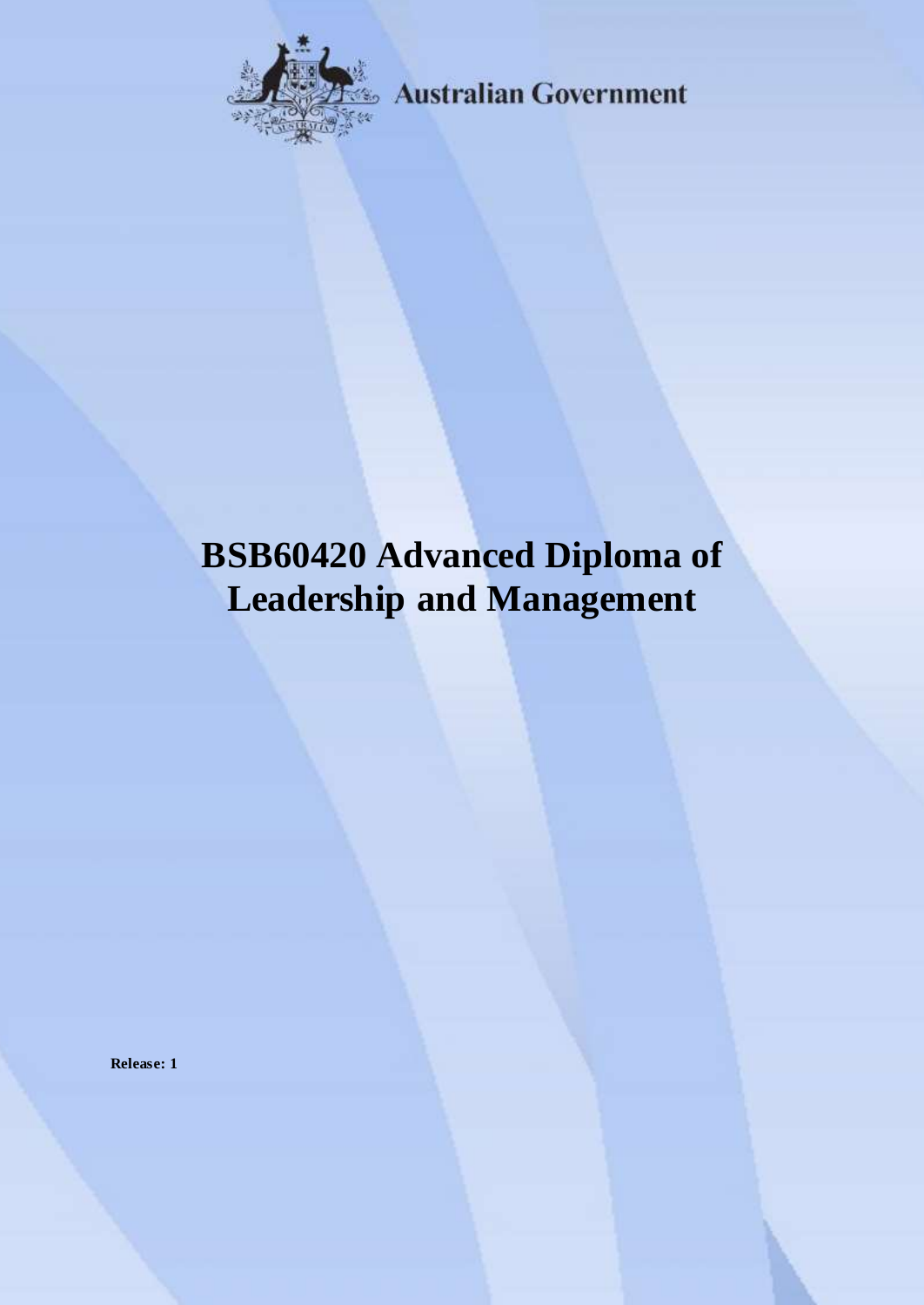#### **BSB60420 Advanced Diploma of Leadership and Management**

#### **Modification History**

| <b>Release</b> | <b>Comments</b>                                                                         |
|----------------|-----------------------------------------------------------------------------------------|
| Release 1      | This version first released with BSB Business Services<br>Training Package Version 7.0. |

### **Qualification Description**

This qualification reflects the role of individuals who apply specialised knowledge and skills, together with experience in leadership and management, across a range of enterprise and industry contexts.

Individuals at this level use initiative and judgement to plan and implement a range of leadership and management functions, with accountability for personal and team outcomes within broad parameters.

They use cognitive and communication skills to identify, analyse and synthesise information from a variety of sources and transfer their knowledge to others, and creative or conceptual skills to express ideas and perspectives or respond to complex problems.

Licensing/Regulatory Information

No licensing, legislative or certification requirements apply to this qualification at the time of publication.

# **Entry Requirements**

Entry to this qualification is limited to those who:

Have completed a Diploma or Advanced Diploma from the BSB Training Package (current or superseded equivalent versions).

or

Have two years equivalent full-time relevant workplace experience in an operational or leadership role in an enterprise.

# **Packaging Rules**

Total number of units  $= 10$ 

#### **5 core units** plus

- **5 elective units,** of which:
- 3 elective units must be selected from the elective units listed below
- for the remaining 2 elective units: